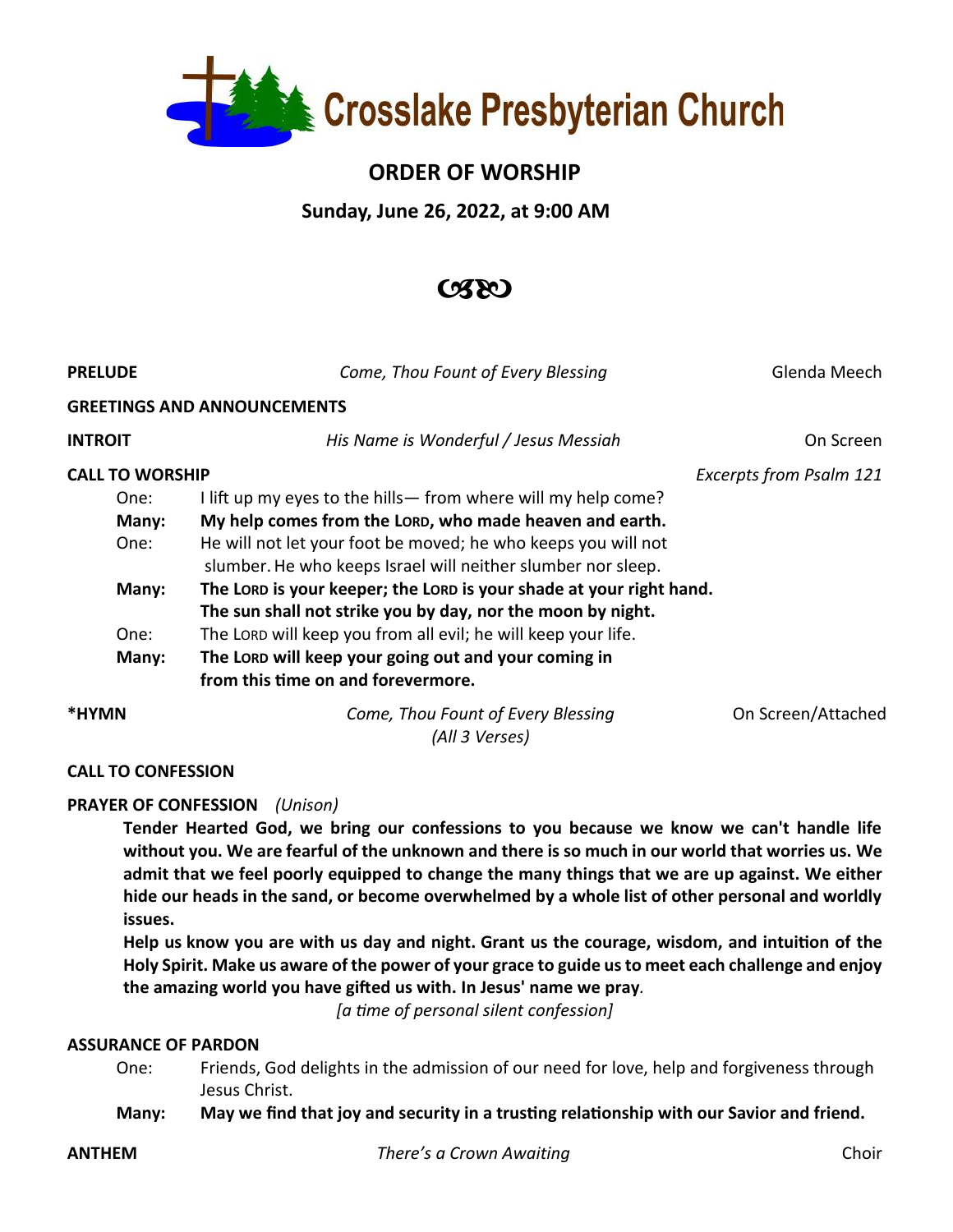| <b>SCRIPTURE READING</b>             |                                                                                           | Acts 20:1-12                          |  |  |
|--------------------------------------|-------------------------------------------------------------------------------------------|---------------------------------------|--|--|
| PROCLAMATION OF THE WORD             | Characters Welcome: Eutychus                                                              | Rev. Kate Stangl                      |  |  |
| PRAYERS FOR THE CHURCH AND THE WORLD |                                                                                           |                                       |  |  |
| THE LORD'S PRAYER                    |                                                                                           |                                       |  |  |
| *HYMN OF BENEDICTION                 | I Am Thine, O Lord<br>Verses 1 & 2                                                        | On Screen/Attached                    |  |  |
| <b>CHARGE &amp; BENEDICTION</b>      |                                                                                           |                                       |  |  |
| <b>POSTLUDE</b>                      |                                                                                           | Glenda Meech                          |  |  |
| <b>CXXO</b>                          |                                                                                           |                                       |  |  |
| *Please stand as you are able.       |                                                                                           |                                       |  |  |
| Clergy: Rev. Kate Stangl             | <b>SERVING YOU TODAY</b><br><b>Choir Director: Glenda Meech</b>                           | <b>Coffee Hour Hosts: The Larsons</b> |  |  |
| <b>ANNOUNCEMENTS</b>                 |                                                                                           |                                       |  |  |
| <b>June Mission Giving:</b>          | This month's Mission goes to the Sharing Bread Soup Kitchen in Brainerd.                  |                                       |  |  |
| In our Prayers this week:            | Mary Ann B., Ann Jo C., Jerry P., Becky B., Doug S., Rory O., Renee H., Jo B., and Bea B. |                                       |  |  |
| <b>Upcoming Events:</b>              |                                                                                           |                                       |  |  |

**Choir Practice –** Wednesday, June 29 at 4:00 PM Pastor Mark will be returning from vacation on June 27. **Communion will be served on Sunday, July 3.**

### **Deacon of the Month**

Our Deacon for June is Jack Becker. He can be reached at sjbecker@crosslake.net or (218) 692- 2282. The Deacon for July is Jane Milliman. Please contact Jane at millimanjane@gmail.com or (218) 820-1259.

**Birthdays:** June 26 Jan Kenner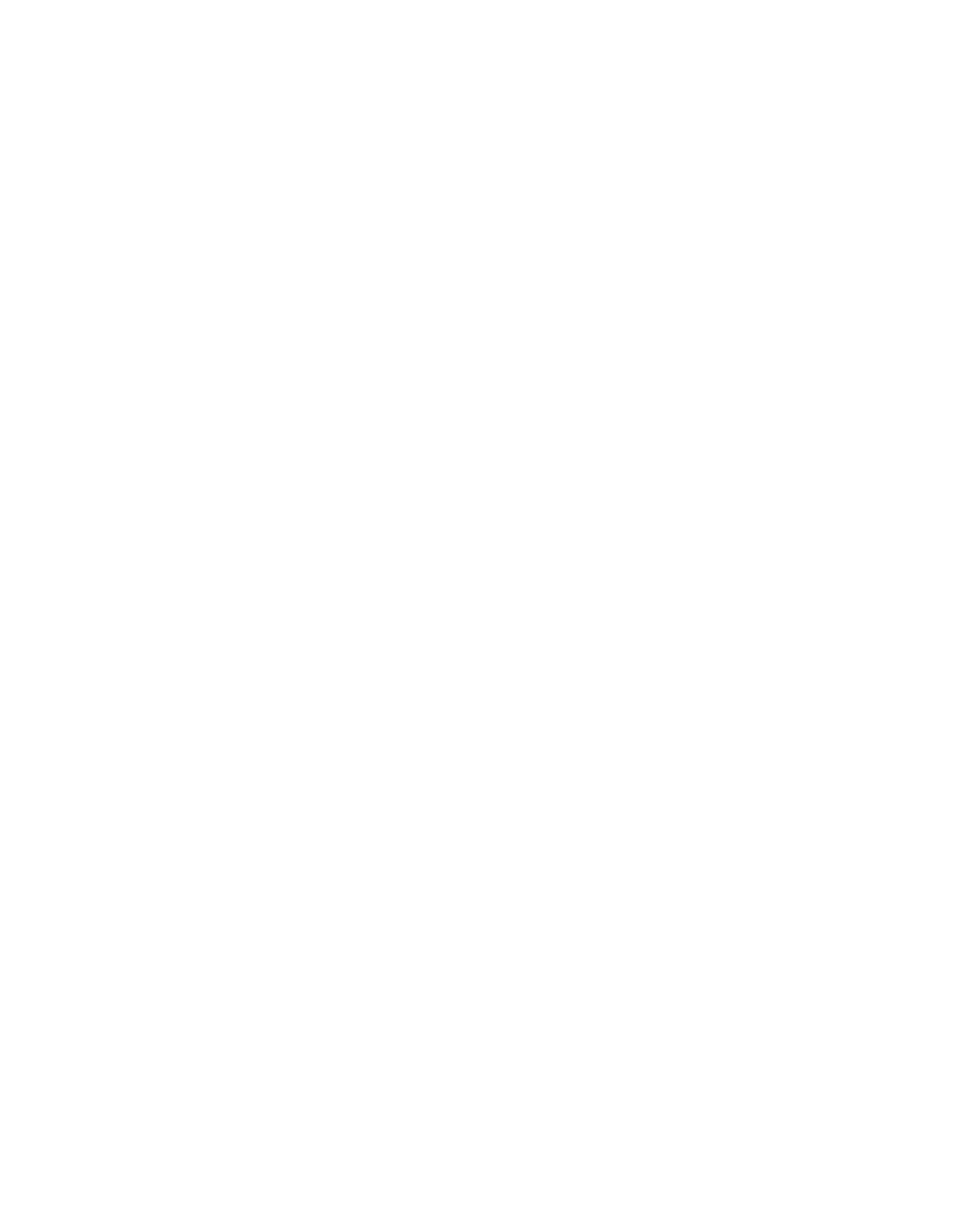